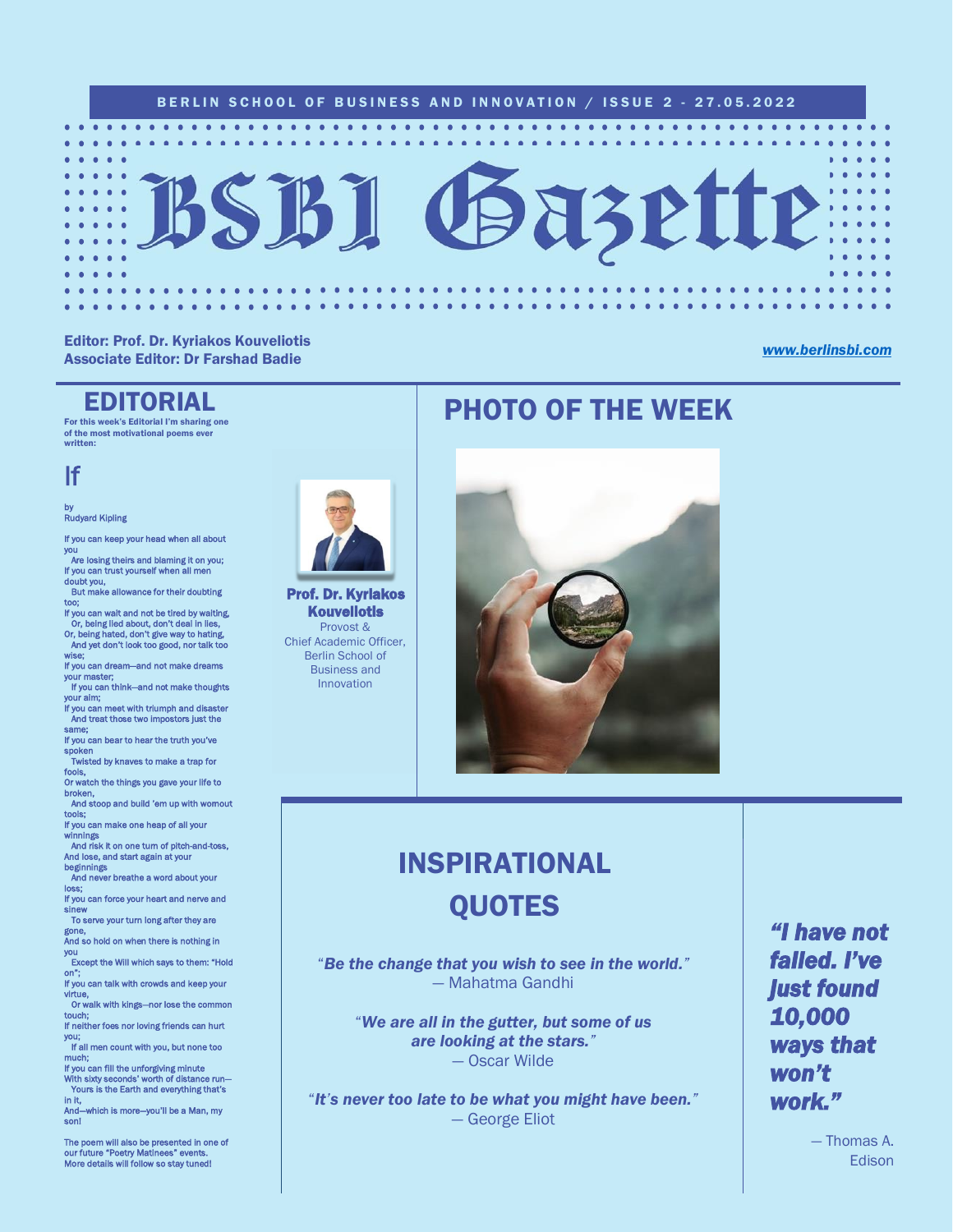### ARTICLE OF THE WEEK

### Responsible Innovation for a New Era in Science and **Technology**

### By Izumi Nakamitsu

#### *Izumi Nakamitsu is Under-Secretary-General and High Representative for Disarmament Affairs.*

Today we are at the dawn of an age of unprecedented technological change. Sometimes referred to as the Fourth Industrial Revolution, this historic moment has inspired a growing consensus that recent developments in science and technology are of a unique nature, and likely to impact almost every facet of our daily lives. In areas from robotics and artificial intelligence (AI) to the material and life sciences, the coming decades promise innovations that can help us promote peace, protect our planet and address the root causes of suffering in our world. Our enhanced ability to interact through cyberspace is sustaining and reinforcing these broad technological strides, multiplying the opportunities we have to share information and build knowledge across our increasingly networked planet.

As United Nations Secretary-General António Guterres has argued, these technologies can accelerate the achievement of the 2030 Agenda for Sustainable Development and promote the values enshrined both in the Charter of the United Nations and the Universal Declaration of Human Rights. Yet along with unique potential, there are unique risks. Mitigating those risks will require new kinds of planning and collaboration.

Today's revolution differs from previous leaps forward in three fundamental ways, with important implications for our future peace and security. First, there is an incomparable level of technological diffusion, a democratization of means to create and access new technologies. Second, technological change is accelerating as combinations between innovations beget further advances and developments at speeds beyond historical precedent. Third, this revolution covers an unparalleled swath of human inquiry, bringing breakthroughs to disciplines from biology to computer science to materials technology.

The possibilities for improving the human condition through these developments are vast. Consider the field of medicine, where our burgeoning grasp of synthetic biology could someday help physicians tailor treatments to the needs of individual patients with extraordinary precision. This growing understanding is mirrored in outer space, where technology allows us a glimpse of distant worlds, even as it binds us closer together through our communication and transportation infrastructures back on Earth. Meanwhile, the ondemand production of customized parts and devices through additive manufacturing, also known as 3D printing, promises to tear down additional barriers in engineering and industry, accelerating progress even further.

These new characteristics, however, are also producing unique threats that are, sadly, as much a part of our current revolution as any that preceded it. History is replete with technological innovations created for humankind's benefit only to be applied for less benevolent enterprises.

New tools for biological modification and synthesis, designed to help scientists better understand disease, could be misused to increase the potency of infectious agents that could be used as weapons. In outer space, robotic systems designed to refuel or repair orbiting satellites could conceivably be used to carry out attacks, inflicting damage on other spacecraft. 3D printing has already been used to manufacture aircraft and missile components for militaries, and to produce handguns, causing serious concerns about proliferation among State and non-State actors. Vulnerabilities in cyberspace can also pose threats to banking systems, hospitals, electrical grids and other parts of our Internetconnected critical infrastructure.

In each of these areas, the weaponization of scientific and technological breakthroughs could have unintended, unforeseen and dangerous consequences. Additionally, advances in big data and AI have raised concerns about the emergence of machines with the power and capacity to take human lives without human control.

Lethal autonomous weapons systems—or, more colloquially, "killer robots"—could create new threats to international and regional stability. They could, for example, produce difficulties for the attribution of various hostile acts; create new risks for unintentional escalation of conflict; and, by promising casualty-free warfare, lower government thresholds for using force. Non-State actors, such as terrorist groups and transnational criminal networks, could harness related technology in service of their own agendas.

The Secretary-General has staked out a firm position on this issue, stating that autonomous weapons capable of killing people without human involvement would be "politically unacceptable and morally repugnant" and should be banned. The key question is how we diminish these many and varied risks without stifling our era's flourishing technological creativity and advances.

A vital first step for policymakers—particularly those tasked with negotiating multilateral treaties and international standards—is to build lasting partnerships with technical experts: scientists, engineers and doctors. These very different actors must learn how to talk to one another.

To understand the importance of these communities as advocates, consider the disarmament efforts of the cold war. Nuclear physicists, acting through new organizations and established institutions, helped to educate policymakers and the wider public about the catastrophic consequences of nuclear weapons, including the "nuclear winter" that could result from their exchange. Bringing this type of advice and activism inside the policymaking "tent" is even more crucial for today's innovations in military technology, which generally originates in the private sector.

Scientists, engineers and entrepreneurs possess unique authority when discussing the emerging threats in their areas of expertise. We have already witnessed this, as many have begun to raise their voices against the potential dangers posed by the weaponization of AI.

By cultivating a broad and enduring dialogue with these actors, policymakers can develop essential skills and insights around the technologies they hope to manage. Secretary-General Guterres has pledged to help, engaging and working with scientists, engineers and industry to encourage responsible innovation and dissemination of knowledge.

Innovators, for their part, should strengthen their focus on the social and security implications of their work—to "think before they code". Peace and security considerations must come to the forefront of scientific discourse, including in classrooms and in early discussions on developing new technologies.

Ensuring our security and safeguarding today's revolutionary innovations are not competing priorities. In fact, considering them together can help us succeed at both. We see this in the technological strides that could help hold Governments to account on their disarmament and arms control commitments. Advancements in X-ray technology could aid in the detection of nuclear weapons materials, for example, and globalized access to satellite technology could allow certain verification processes to be crowdsourced.

It is only through building lasting partnerships between Member States and these groups that we can create the necessary foundations for the responsible genesis and stewardship of technological revolutions. By working together to address how developments in science and technology can affect international peace and security, we can further support innovators and policymakers in helping to create a safer and more secure planet for all.

Source: [https://www.un.org/en/un](https://www.un.org/en/un-chronicle/responsible-innovation-new-era-science-and-technology)[chronicle/responsible-innovation-new-era](https://www.un.org/en/un-chronicle/responsible-innovation-new-era-science-and-technology)[science-and-technology](https://www.un.org/en/un-chronicle/responsible-innovation-new-era-science-and-technology)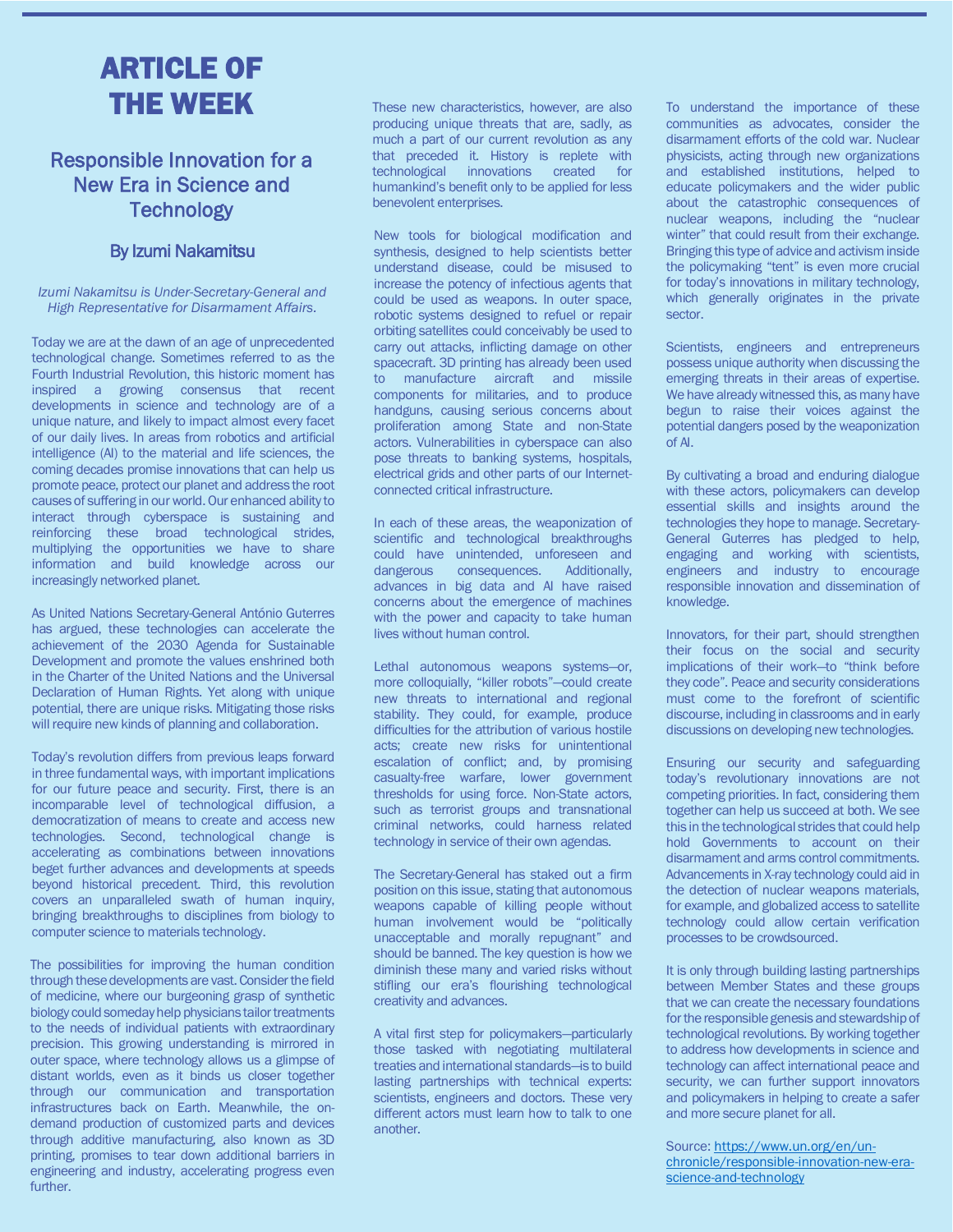### WEBSITES OF THE WEEK

 *[AI and Hybrid Security](https://www.artificialintelligence-news.com/2022/05/10/what-leveraging-ai-in-hybrid-security-systems-means-for-enterprises/)  [Systems](https://www.artificialintelligence-news.com/2022/05/10/what-leveraging-ai-in-hybrid-security-systems-means-for-enterprises/)*

 *[Business Boost based](https://www.artificialintelligence-news.com/2022/04/08/ready-boost-your-business-analytics-data-expert-reveals-all/)  [on Data Analytics](https://www.artificialintelligence-news.com/2022/04/08/ready-boost-your-business-analytics-data-expert-reveals-all/)*

 *[Does AI needs](https://www.artificialintelligence-news.com/2022/01/19/why-ai-needs-human-intervention/)  [Human Intervention?](https://www.artificialintelligence-news.com/2022/01/19/why-ai-needs-human-intervention/)*

 *[Tesla's Business](https://theconversation.com/teslas-business-strategy-is-not-chaotic-its-brilliant-127153)  [Strategy](https://theconversation.com/teslas-business-strategy-is-not-chaotic-its-brilliant-127153)*

 *[Modern](https://theconversation.com/quantum-physics-offers-insights-about-leadership-in-the-21st-century-182622)  [Leadership based on](https://theconversation.com/quantum-physics-offers-insights-about-leadership-in-the-21st-century-182622)  [Quantum Physics](https://theconversation.com/quantum-physics-offers-insights-about-leadership-in-the-21st-century-182622)*

### BOOKS OF THE WEEK



### VIDEOS OF THE WEEK



*What is Business Information Management?*

**Information Technology Management** 



*What is Information Technology Management?*



*What is Business Analytics?*



*How to Design Research?*

| Knowledge Graphs Standards:<br><b>Unifying Data Representation</b> |  |
|--------------------------------------------------------------------|--|
|                                                                    |  |
| Ruigi Li                                                           |  |
| <b>Edward Au</b>                                                   |  |
|                                                                    |  |

*What are Knowledge Graphs?*



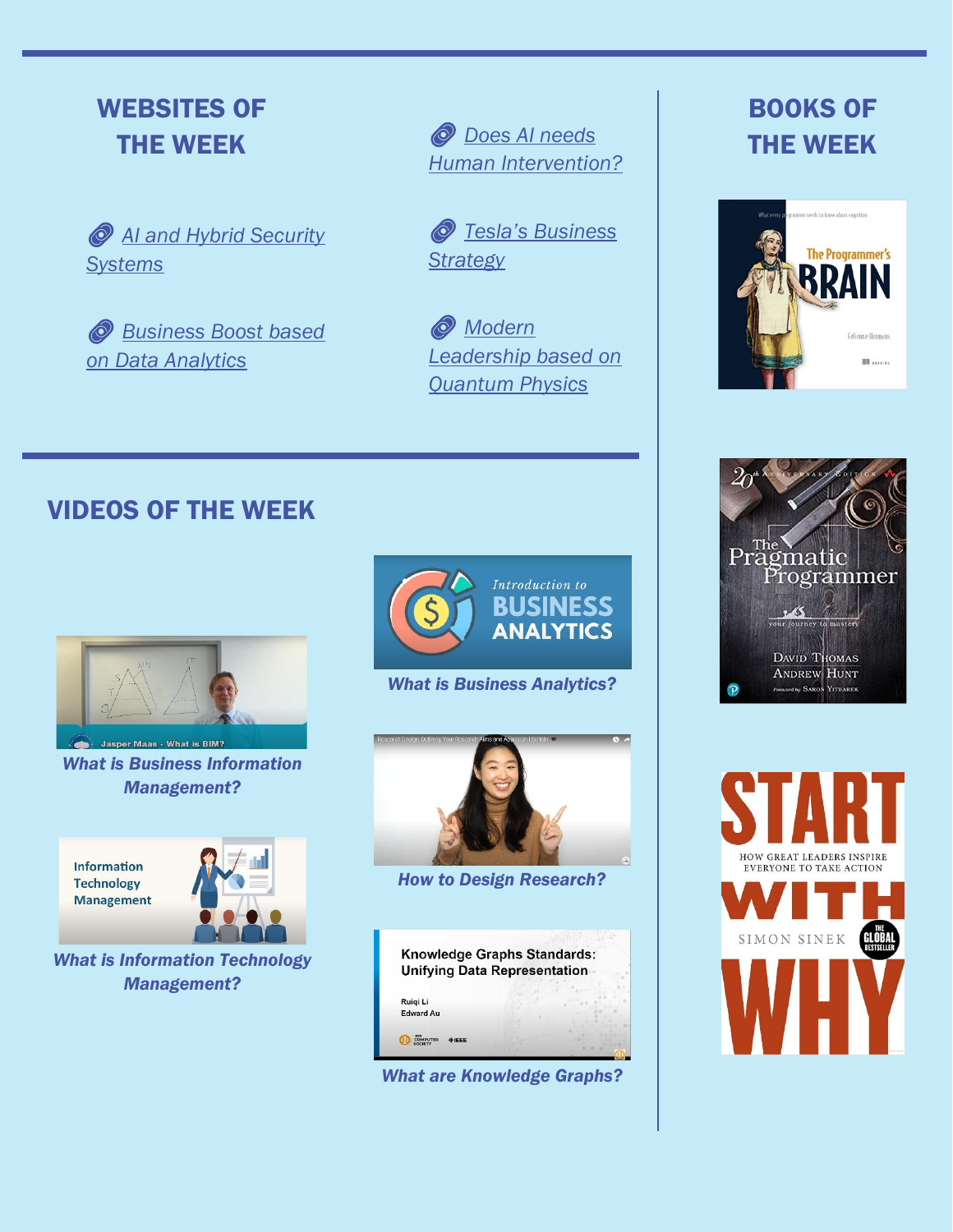

# WEEK IN REVIEW

Editor: Prof. Dr. Kyriakos Kouveliotis Associate Editor: Dr. Farshad Badie *[www.berlinsbi.com](http://www.berlinsbi.com/)*



#### **Dimitrios Avgerinos, Lecturer** *Scientific domains: Mathematics, Genetics, STEM*

#### **STEM**

Researchers in Delft have succeeded in teleporting quantum information across a rudimentary network. This first of its kind is an important step towards a future quantum Internet. This breakthrough was made possible by a greatly improved quantum memory and enhanced quality of the quantum links between the three nodes of the network. The researchers, working at QuTech—a collaboration between Delft University of Technology and the Netherlands Organization for Applied Scientific Research (TNO)—have published their findings in the scientific journal Nature. The power of a future quantum Internet is based on the ability to send quantum information (quantum bits) between the nodes of the network. This will enable all kinds of applications such as securely sharing confidential information, linking several quantum computers together to increase their computing capability, and the use of highly precise, linked quantum sensors. <https://qutech.nl/2022/05/25/teleport-quantum-information-across-network/>



Dr. Duraisamy Balaganesh, Lecturer *Scientific domains: Database Systems, Artificial Intelligence, Li-Fi Technology*

#### DATA SCIENCE - INFORMATION TECHNOLOGY

The essential purpose of the internet is to share data and communications. Due to the high demand, people are starting to use different technology to access the internet. Li-Fi is an efficient wireless technology for sharing data and communications. Li-Fi is more secure and has high-speed data transmission. I proposed using Li-Fi with Laser diode, Glass prism and solar panel (LGS) formation to experiment with a single source to multi-destination. The novelty of the work is having two experiments. The first one is sending the audio-to-text message from a single source to transfer to more than one receiver of the text message, from the start. The second one is sending a file from a single source to more than one receiver of the source's file. All kinds of traditional network limitations find solutions by using Li-Fi with LGS formations. Li-fi is an optical wireless high-speed data communication technology which is using light waves.